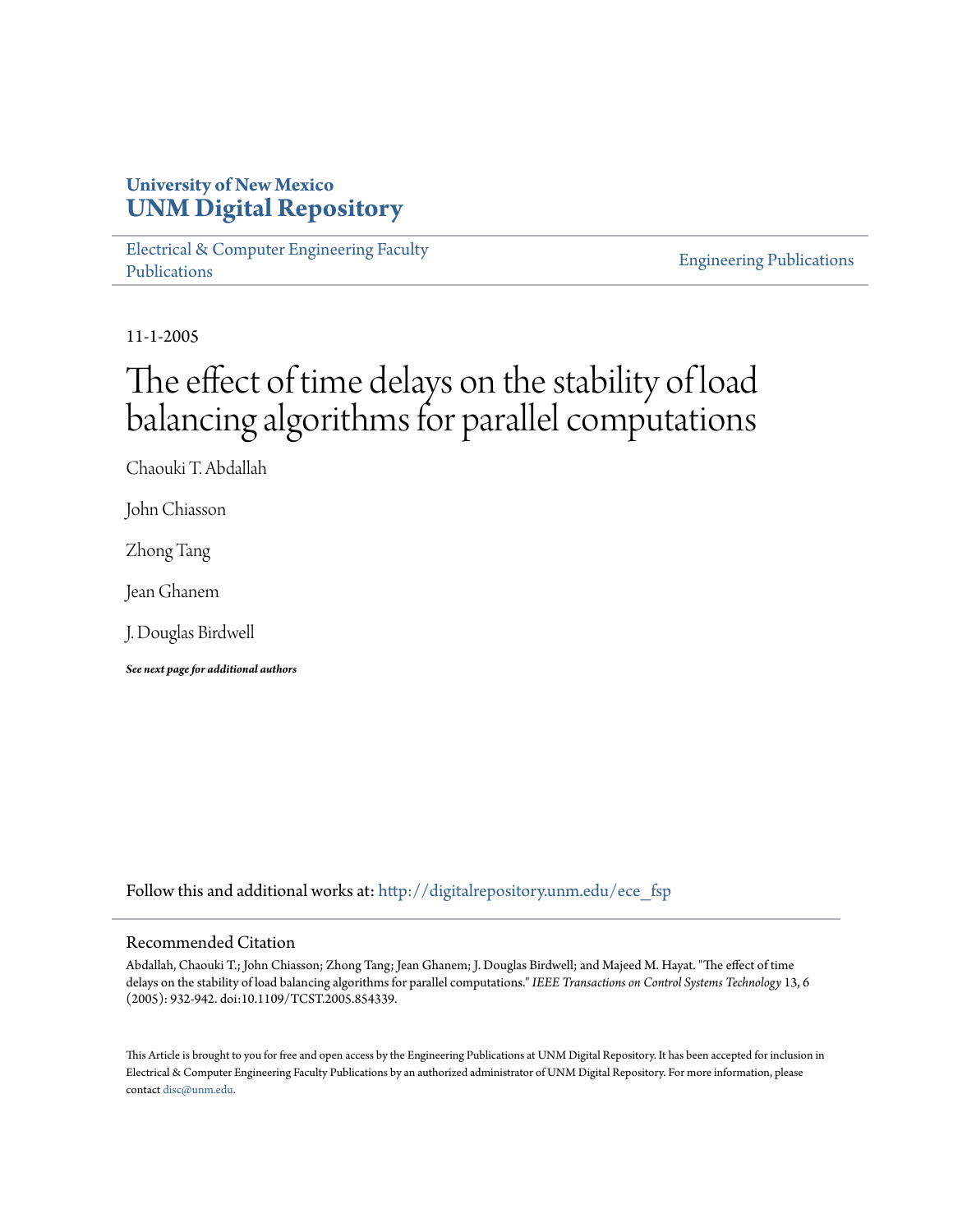### **Authors**

Chaouki T. Abdallah, John Chiasson, Zhong Tang, Jean Ghanem, J. Douglas Birdwell, and Majeed M. Hayat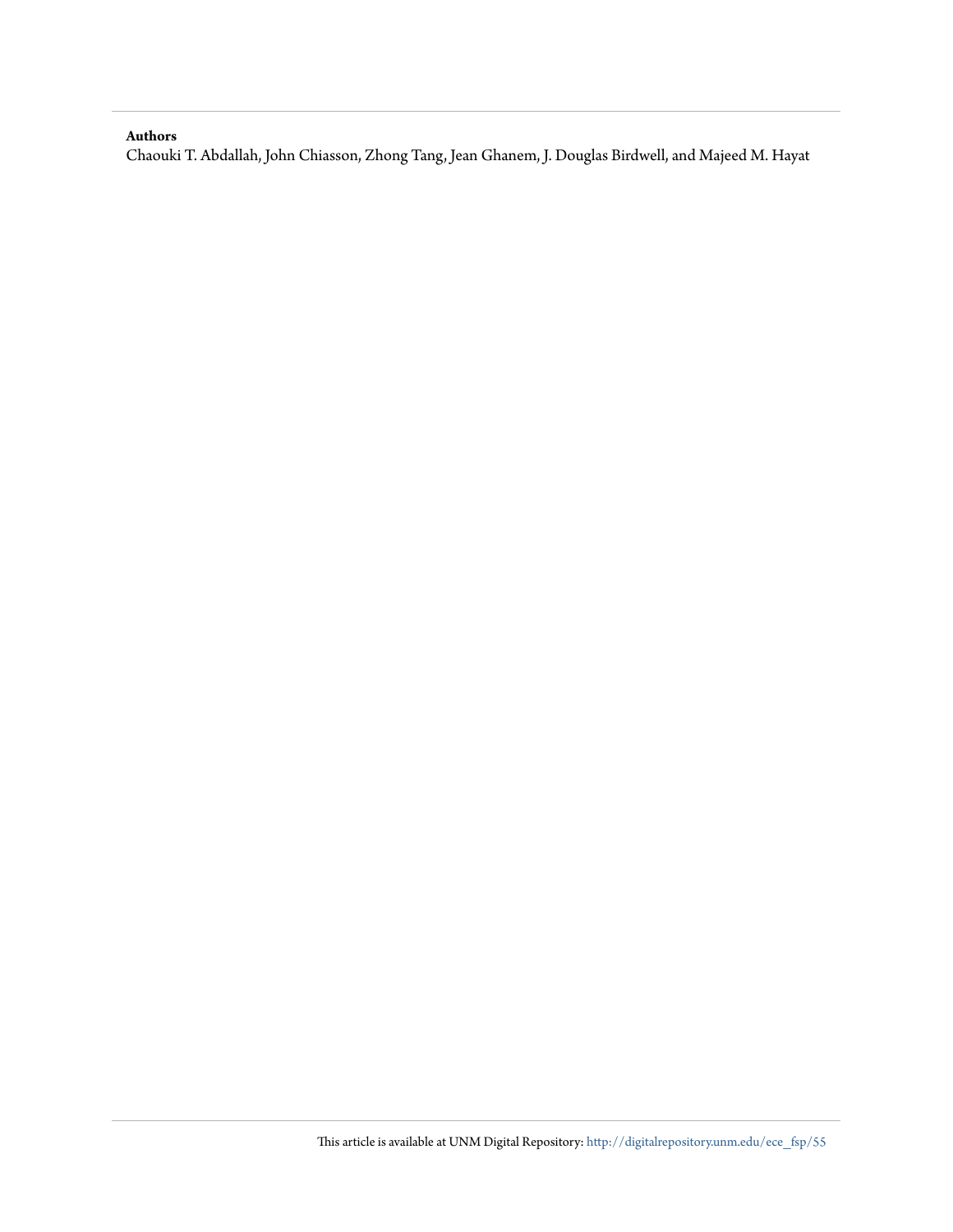# The Effect of Time Delays on the Stability of Load Balancing Algorithms for Parallel Computations

John Chiasson*, Senior Member, IEEE*, Zhong Tang*, Member, IEEE*, Jean Ghanem, Chaouki T. Abdallah*, Senior Member, IEEE*, J. Douglas Birdwell*, Fellow, IEEE*, Majeed M. Hayat*, Senior Member, IEEE*, and Henry Jérez

*Abstract—***A deterministic dynamic nonlinear time-delay system is developed to model load balancing in a cluster of computer nodes used for parallel computations. The model is shown to be self consistent in that the queue lengths cannot go negative and the total number of tasks in all the queues and the network are conserved (i.e., load balancing can neither create nor lose tasks). Further, it is shown that using the proposed load balancing algorithms, the system is stable in the sense of Lyapunov. Experimental results are presented and compared with the predicted results from the analytical model. In particular, simulations of the models are compared with an experimental implementation of the load balancing algorithm on a distributed computing network.**

*Index Terms—***Computer networks, load balancing, time delay systems.**

#### I. INTRODUCTION

**ISTRIBUTED** computing architectures utilize a set of computational elements (CEs) to achieve performance that is not attainable on a single CE. A common architecture is the cluster of otherwise independent computers communicating through a shared network. To make use of parallel computing resources, problems must be broken down into smaller units that can be solved individually by each CE while exchanging information with CEs solving other problems. For a background on mathematical treatments of load balancing, the reader is referred to [\[1](#page-11-0)]–[[3\]](#page-11-0). For example, The Federal Bureau of Investigation (FBI) National DNA Index System

Manuscript received April 11, 2004. Manuscript received in final form May 25, 2005. Recommended by Associate Editor J. Sarangapani. The work of C. T. Abdallah, J. Ghanem, and M. M. Hayat was supported in part by the National Science Foundation under Information Technology Grants ANI-0312611 and INT-9818312. The work of J. D. Birdwell, J. Chiasson, and Z. Tang was supported in part by the National Science Foundation under ITR Grant ANI-0312182 and in part by U.S. Department of Justice, Federal Bureau of Investigation under Contract J-FBI-98-083. J. D. Birdwell and J. Chiasson were also supported in part by a Challenge Grant Award from the Center for Information Technology Research at the University of Tennessee. The views and conclusions contained in this document are those of the authors and should not be interpreted as necessarily representing the official policies, either expressed or implied, of the U.S. Government.

J. Chiasson, Z. Tang, and J. D. Birdwell, are with the Electrical and Computer Engineering Department, University of Tennessee, Knoxville, TN 37996 USA (e-mail: chiasson@utk.edu; ztang@utk.edu; birdwell@utk.edu).

J. Ghanem was with the Electrical and Computer Engineering Department, University of New Mexico, Albuquerque, NM 87131 USA. He is now with Verizon Communications.

C. T. Abdallah, M. M. Hayat, and H. Jérez are with the Electrical and Computer Engineering Department, University of New Mexico, Albuquerque, NM 87131 USA (e-mail: chaouki@ece.unm.edu; hayat@ece.unm.edu; hjerez@ece.unm.edu).

Digital Object Identifier 10.1109/TCST.2005.854339

(NDIS) and Combined DNA Index System (CODIS) software are candidates for parallelization. New methods developed by Wang *et al.* [\[4](#page-11-0)]–[[7\]](#page-11-0) lead naturally to a parallel decomposition of the DNA database search problem while providing orders of magnitude improvements in performance over the current release of the CODIS software. In this type of application, the search itself, initiated on any particular node, can initiate subsequent new searches which are added to the node's queue. Consequently, it is of great advantage to the overall system to carry out load balancing to make effective use of the overall computational resources. The projected growth of the NDIS database and the demand for searches of the database can be met by migration to a parallel computing platform.

Effective utilization of a parallel computer architecture requires the computational load to be distributed, more or less, evenly over the available CEs. The qualifier "more or less" is used because the communications required to distribute the load consume both computational resources and network bandwidth. A point of diminishing returns therefore exists.

Distribution of computational load across available resources is referred to as the *load balancing* problem in the literature. Various taxonomies of load balancing algorithms exist [[8\]](#page-11-0). Direct methods examine the global distribution of computational load and assign portions of the workload to resources before processing begins. Iterative methods examine the progress of the computation and the expected utilization of resources, and adjust the workload assignments periodically as computation progresses. Assignment may be either deterministic, as with the dimension exchange/diffusion [\[9](#page-11-0)] and gradient methods, stochastic, or optimization based. A comparison of several deterministic methods is provided by Willebeek-LeMair and Reeves [[10\]](#page-11-0). Here, a deterministic model is developed.

The present work focuses upon the effects of delays in the exchange of information among CEs, and the constraints these effects impose on the design of a load balancing strategy. Motivated by the authors' previous work in [[11\]](#page-11-0) and [\[12](#page-11-0)], a new nonlinear model is developed here (see also [\[13](#page-11-0)]). Specifically, a deterministic dynamic nonlinear time-delay system is developed to model load balancing. The model is shown to be self consistent in that the queue lengths cannot go negative and that the total number of tasks in all the queues and the network is conserved (i.e., load balancing can neither create nor lose tasks). Further, it is shown that the controller proposed here is asymptotically stable in the sense of Lyapunov. Simulations of the nonlinear model are compared with an *experimental implementa-*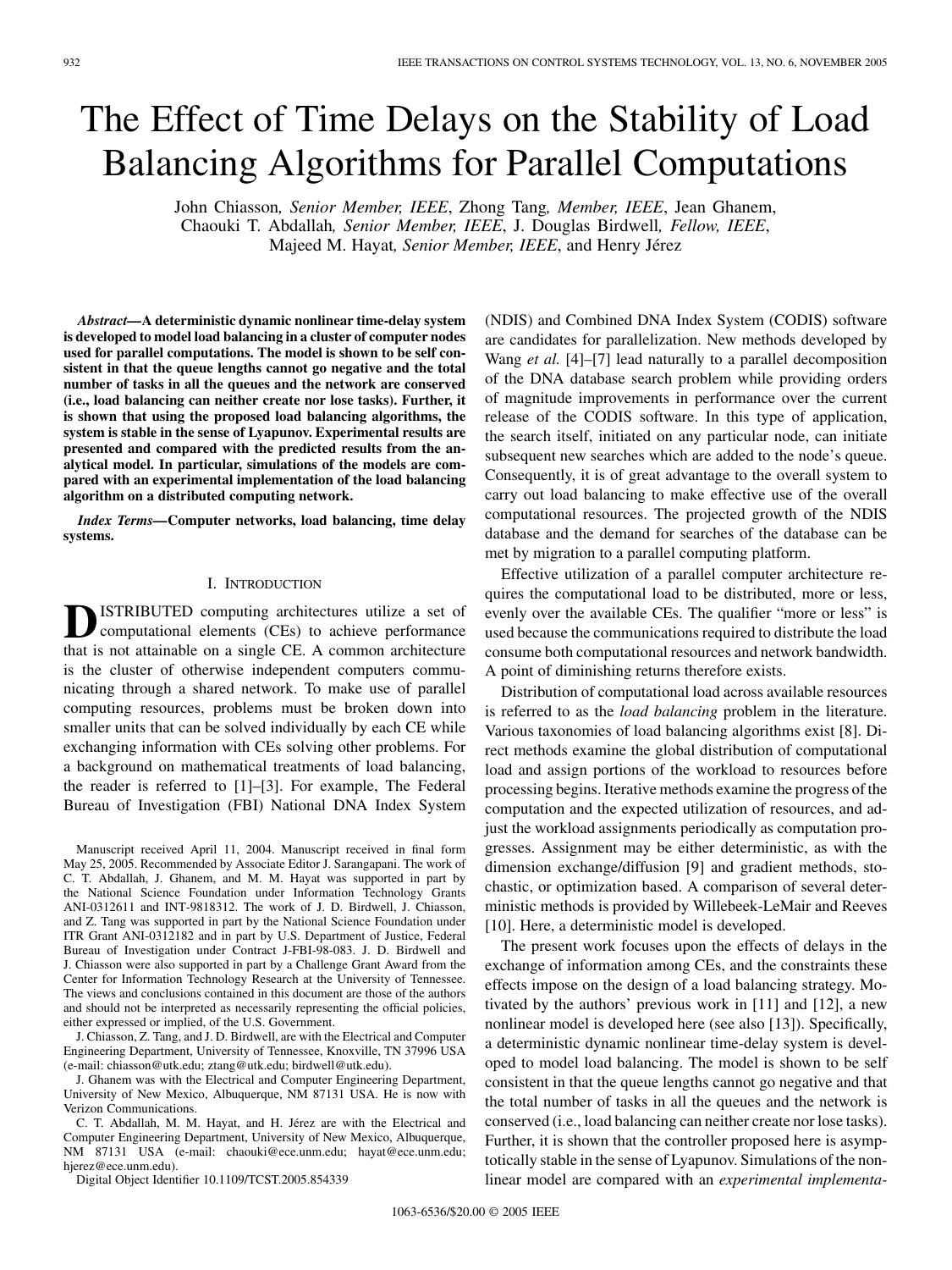*tion* of the load balancing algorithm performed on a distributed computing network.

Section II presents our approach to modeling the computer network and load balancing algorithm to incorporate the presence of delay in the communication between nodes and task transfers. In Section III, we show that the model captures the nonnegativity of the queue lengths as well as the fact that the totality of tasks in all the queues and in transit is conserved by the load balancing algorithm. Section IV shows that the system is asymptotically stable in the sense of Lyapunov for any choice of positive gains in the load balancing algorithm (controller). Section V presents simulations of the nonlinear models for comparison with the actual experimental data. Section VI presents experimental results from an implementation of the load balancing controller on a parallel computer consisting of a networked cluster of nodes. Section VII presents experiments conducted over a geographically-dispersed distributed environment (i.e., PlanetLab). Both the effects of the network delays and the variances in the task processing time on the behavior of the system are assessed. Finally, Section VIII is a summary and conclusion of the present work and a discussion of future work.

#### II. MATHEMATICAL MODEL

Continuous time models are developed in this section that model the load balancing dynamics among a network of computers. To introduce the approach, consider a computing network consisting of  $n$  computers (nodes) all of which can communicate with each other. At start up, the computers are assigned an equal number of tasks each of which has essentially the same processing time (homogenous tasks). However, in some applications when a node executes a particular task it can, in turn, generate more tasks so that very quickly the loads on various nodes become unequal. To balance the loads, each computer in the network sends (broadcasts) its queue size  $q_i(t)$ to all other computers in the network. A node  $i$  receives this information from node j delayed by a finite amount of time  $\tau_{ij}$ (with the convention  $\tau_{ii} = 0$ ); that is, it receives  $q_j(t - \tau_{ij})$ . Each node  $i$  then uses this information to compute its estimate of the network average of the number of tasks in all  $n$  queues of the network. Based on the most recent observations, the simple (local) estimate of the network average is computed by the  $i$ th node as

$$
q_i^{avg} \stackrel{\triangle}{=} \frac{\sum_{j=1}^n q_j(t - \tau_{ij})}{n}.
$$

Node i then compares its queue size  $q_i(t)$  with its estimate of the network average by estimating its excess load,  $q_i(t)$  –  $(\sum_{i=1}^n q_i(t - \tau_{ij}))$ /n. If its excess load is greater than zero or some positive threshold, the node sends some of its tasks to the other nodes. If it is less than zero, no tasks are sent. Further, the tasks sent by node i are received by node j with a delay  $h_{ij}$ . The controller (load balancing algorithm) decides how often to do load balancing (transfer tasks among the nodes) and how many tasks are to be sent to each node.

The mathematical model of the task load dynamics at a given computing node is given by

$$
\frac{d}{dt}x_i(t) = \lambda_i - \mu_i + u_i(t) - \sum_{j=1}^n p_{ij} \frac{t_{p_i}}{t_{p_j}} u_j(t - h_{ij})
$$
\n
$$
y_i(t) = x_i(t) - \frac{\sum_{j=1}^n x_j(t - \tau_{ij})}{n}
$$
\n
$$
u_i(t) = -K_i \text{sat} (y_i(t)) \tag{1}
$$

where  $p_{ij} \ge 0$ ,  $p_{jj} = 0$ , satisfy  $\sum_{i=1}^{n} p_{ij} = 1$ , and

$$
sat(y) = \begin{cases} y_{\text{max}} & \text{if } y > y_{\text{max}} \\ y & \text{if } 0 \le y \le y_{\text{max}} \\ 0 & \text{if } y < 0. \end{cases}
$$

Further, in this model, we define

- $x_i(t)$  is the expected waiting time experienced by a task inserted into the queue of the *i*th node. With  $t_{p_i}$  as the average time needed to process a task on the  $i$ th node, the expected (average) waiting time is given by  $x_i(t) =$  $q_i(t)t_{p_i}$ . Note that  $x_j/t_{p_j} = q_j$  is the number of tasks in the queue of node  $j$ . If these tasks were transferred to node *i*, then the waiting time transferred is  $q_j t_{p_i} = x_j t_{p_i} / t_{p_j}$ , so that the fraction  $t_{p_i}/t_{p_j}$  converts waiting time on node  $j$  to waiting time on node  $i$ .
- $\lambda_i \geq 0$  is the rate of generation of waiting times on the th node caused by the addition of tasks (rate of increase in  $x_i$ ).
- $\mu_i \geq 0$  is the rate of reduction in waiting time caused by the service of tasks at the  $i$ th node and is given by  $\mu_i \equiv (1 \times t_{p_i})/t_{p_i} = 1$  for all i if  $x_i(t) > 0$ , while if  $x_i(t) = 0$  then  $\mu_i \triangleq 0$ ; that is, if there are no tasks in the queue, then the queue cannot possibly decrease.
- $u_i(t)$  is the rate of removal (transfer) of the tasks from node  $i$  at time  $t$  by the load balancing algorithm at node  $i$ . Note that  $u_i(t) \leq 0$ .
- $p_{ij}$  is the fraction of the jth node's tasks to be sent out that it sends to the *i*th node. In more detail,  $p_{i,j}u_i(t)$  is the rate at which node  $j$  sends waiting time (tasks) to node  $i$  at time  $t$  where, as all the tasks must go to some node, one requires that  $p_{ij} \geq 0$ ,  $\sum_{i=1}^n p_{ij} = 1$  and  $p_{ij} = 0$ . That is, the transfer from node  $j$  of expected waiting time (tasks)  $\int_{t_1}^{t_2} u_i(t) dt$  in the interval of time  $[t_1, t_2]$  to the other nodes is carried out with the  $i$ th node receiving the fraction  $p_{ij}(t_{p_i}/t_{p_j}) \int_{t_1}^{t_2} u_j(t) dt$ , where the ratio converts the task from waiting time on node  $j$  to waiting time on node *i*. As  $\sum_{i=1}^{n} p_{ij} \int_{t_1}^{t_2} u_i(t) dt = \int_{t_1}^{t_2} u_i(t) dt$ , this results in removing *all* of the excess waiting time  $\int_{t_1}^{t_2} u_j(t) dt$  from node j.
- The quantity  $-p_{ij}u_j(t-h_{ij})$  is the rate of increase (rate of transfer) of the expected waiting time (tasks) at time  $t$ from node j by (to) node i where  $h_{ij}$   $(h_{ii} = 0)$  is the time delay for the task transfer from node  $j$  to node  $i$ .

In this model, all rates are in units of the *rate of change of expected waiting time*, or *time/time* which is dimensionless. This normalization of the queue length (i.e.,  $x_i = q_i/t_{p_i}$ ) at each node by the local average processing time  $(t_{p_i})$  is simply a way to account for unequal task processing rates by each node. As  $u_i(t) \leq 0$ , node i can only send tasks to other nodes and cannot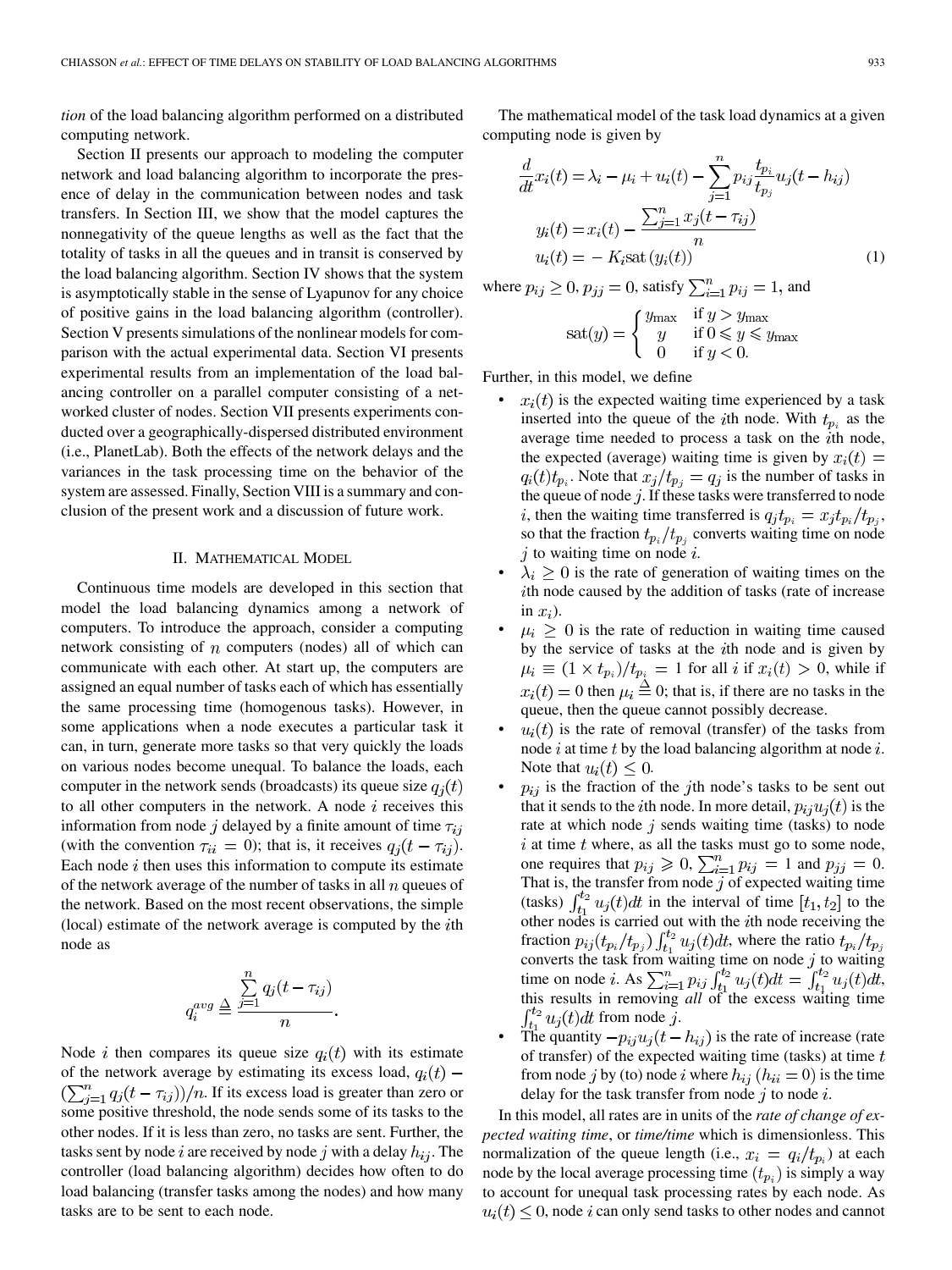initiate transfers from another node to itself. A delay is experienced by transmitted tasks before they are received at the other node. The control law  $u_i(t) = -K_i \text{sat}(y_i(t))$  states that if the ith node output  $x_i(t)$  is above its estimate of the network average  $x_i^{avg} = (\sum_{j=1}^n x_j(t - \tau_{ij}))/n$ , then it sends data to the other nodes, while if it is less than this average nothing is sent. The jth node receives the fraction  $\int_{t_1}^{t_2} p_{ii}(t_{p_i}/t_{p_i}) u_i(t) dt$  of transferred waiting time  $\int_{t_1}^{t_2} u_i(t) dt$  delayed by the time  $h_{ij}$ .

#### *A. Specification of the Factors*

The model described in (1) is the basic model, but an important detail remains unspecified, namely the exact form of the  $p_{ij}$ for each sending node  $i$ . One approach is to choose them as constant and equal, that is,  $p_{ij} = 1/(n - 1)$  for  $j \neq i$ . Another approach is to use the local information of the waiting times  $x_i(t)$ ,  $i = 1, \dots, n$  to set their values. The quantity  $x_i(t - \tau_{ji}) - x_i^{\dot{a}i\dot{g}}$ is node  $j$ 's estimate of the excess (or deficit) waiting time in the queue of node i with respect to the local average of node  $i$ . If node  $i$ 's queue is above the local average, then node  $j$  does not send tasks to it. Therefore,  $\text{sat}(x_j^{avg} - x_i(t - \tau_{ji}))$  is a measure by node  $j$  as to how much node  $i$  is *below* the local average. Node  $j$  performs this computation for all the other nodes and then portions out its tasks among the other nodes according to the amounts they are below the local average, that is

$$
p_{ij} \stackrel{\Delta}{=} \frac{\text{sat}\left(x_j^{avg} - x_i(t - \tau_{ji})\right)}{\sum\limits_{i \ni i \neq j} \text{sat}\left(x_j^{avg} - x_i(t - \tau_{ji})\right)}.
$$
 (2)

If the denominator  $\sum_{i \text{ s.t. } i} \text{sat}(x_i^{avg} - x_i(t - \tau_{ii})) = 0$ , then the  $p_{ij}$  are defined to be zero and no load is transferred. This is illustrated in Fig. 1 for node 1.

*Remark:* If the denominator

$$
\sum_{i \; i \neq j} \operatorname{sat} \left( x_j^{avg} - x_i(t - \tau_{ji}) \right)
$$

is zero, then  $x_j^{avg} - x_i(t - \tau_{ji}) \leq 0$  for all  $i \neq j$ . However, by definition of the average

$$
\sum_{i \ni i \neq j} \left( x_j^{avg} - x_i(t - \tau_{ji}) \right) + x_j^{avg} - x_j(t)
$$

$$
= \sum_i \left( x_j^{avg} - x_i(t - \tau_{ji}) \right) = 0
$$

which implies

$$
x_j^{avg} - x_j(t) = -\sum_{i \; j \neq j} \left( x_j^{avg} - x_i(t - \tau_{ji}) \right) > 0.
$$

That is, if the denominator is zero, the node  $j$  is not greater than the local average, so  $u_i(t) = -K_i \text{sat}(y_i(t)) = 0$  and is therefore not sending out any tasks.

#### III. MODEL CONSISTENCY

It is now shown that the model is consistent with actual working systems in that the queue lengths cannot go negative, and the load balancing algorithm cannot create or lose tasks; it can only move tasks between nodes [[13\]](#page-11-0), [\[14](#page-11-0)].



Fig. 1. Illustration of a hypothetical distribution  $p_{i1}$  of the load at some time  $t$  from node 1's point of view. Node 1 will send data out to node  $i$  in proportion  $p_{i1}$  it estimates node i is below the average where  $\sum_{i=1}^{n} p_{i1} = 1$  and  $p_{11} = 0$ .

#### *A. Nonnegativity of the Queue Lengths*

To show the nonnegativity of the queue lengths, recall that the queue length of each node is given by  $q_i(t) = x_i(t)/t_{p_i}$ . The model is rewritten in terms of these quantities as

$$
\frac{d}{dt}\left(\frac{x_i(t)}{t_{p_i}}\right) = \frac{\lambda_i - \mu_i}{t_{p_i}} + \frac{1}{t_{p_i}}u_i(t) - \sum_{j=1}^n \frac{p_{ij}}{t_{p_j}}u_j(t - h_{ij}).
$$
 (3)

Given that  $x_i(0) > 0$  for all i, it follows from the right-hand side of (3) that  $q_i(t) = x_i(t)/t_{p_i} \ge 0$  for all  $t \ge 0$  and all i. To see this, suppose without loss of generality that  $q_i(t) = x_i(t)/t_{p_i}$ is the first queue to go to zero, and let  $t_1$  be the time when  $x_i(t_1) = 0$ . At the time  $t_1, \lambda_i - \mu_i = \lambda_i \geq 0$  by the definition of  $\mu_i$  and  $-\sum_{j=1}^n (p_{ij}/t_{p_j})u_j(t-h_{ij}) \ge 0$  for all time by the definition of the  $u_j$ . Further, the term  $u_i(t_1)$  is negative only if

$$
x_i(t_1) > \frac{\left(\sum_{j=1}^n x_j(t_1 - \tau_{ij})\right)}{n}.
$$
 (4)

By supposition (up to time  $t_1$ ) all the  $x_j(t_1 - \tau_{ij}) > 0$  for  $j \neq i$ and  $x_i(t_1) = 0$  so that  $u_i(t_1) = 0$  as the right side of (4) is positive at time  $t_1$ . Consequently, at time  $t_1$  all terms on the right-hand side of (3) are nonnegative. Further,  $x_i(t)$  cannot go negative in a neighborhood of  $t_1$ . For if it did, as the right-hand side of (4) is continuous, it follows that:

$$
x_i(t) < 0 < \frac{\left(\sum\limits_{j=1}^n x_j(t - \tau_{ij})\right)}{n} \tag{5}
$$

for some  $t \in (t_1, t_1 + \delta)$  with  $\delta > 0$ . Therefore,  $u_i(t) = 0$  for all  $t \in [t_1, t_1 + \delta]$  and the right-hand side of (3) is nonnegative for all  $t \in [t_1, t_1 + \delta]$  which contradicts  $x_i(t) < 0$ . Note that  $t_1 + \delta$  can be taken to be at least as large as the time at which some  $x_k$  goes to zero, that is,  $q_k(t_1 + \delta) = 0$  as the right-hand side of (5) must remain positive for  $t \in [t_1, t_1 + \delta]$ .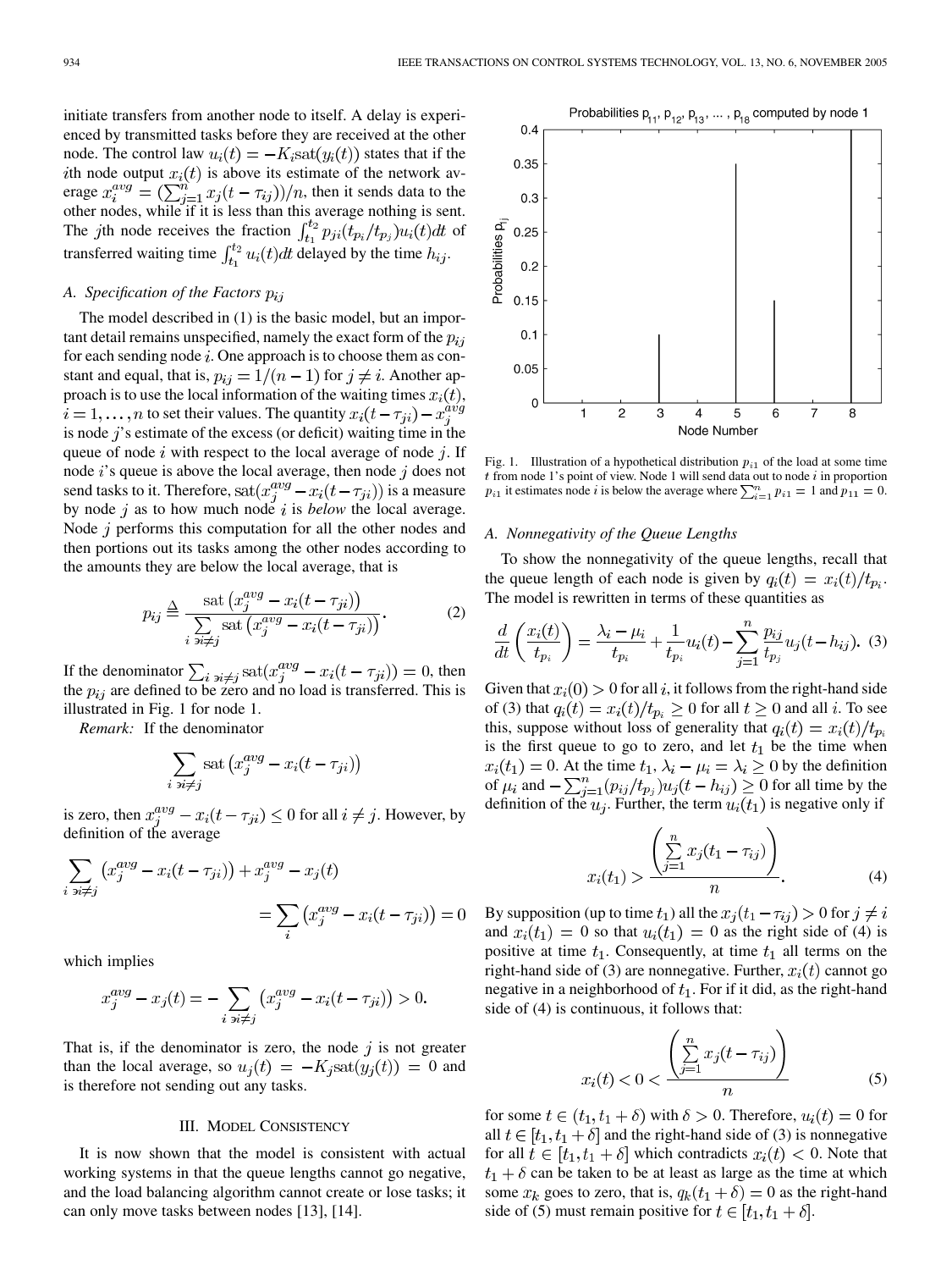If  $x_i(t)$  goes positive after  $t_1$ , then the previous argument is repeated at the next time a queue goes to zero. If  $x_i(t)$  remains identically zero in the interval  $(t_1, t_1 + \delta)$ , then the argument is also similar in that at time  $t_1 + \delta$ , both  $x_i(t_1 + \delta)$ ,  $x_k(t_1 + \delta)$ are then zero. As the remaining  $n-2$  nodes are still positive, the right-hand side of (5) continues to hold with both  $x_i$  and  $x_k$ zero at time  $t_1 + \delta$  and one again gets a contradiction if either  $x_i$ or  $x_k$  goes negative in an interval  $(t_1 + \delta, t_2)$ . Continuing in this manner, it follows that  $q_i(t) = x_i(t)/t_{p_i}$  cannot go negative for all  $i$ .

#### *B. Conservation of Queue Lengths*

 $\mathcal{L}$ 

It is now shown that the total number of tasks in all the queues and the network are conserved. To do so, sum up (3) from  $i =$  $1, \ldots, n$  to obtain

$$
\frac{d}{dt}\left(\sum_{i=1}^{n}q_i(t)\right) = \sum_{i=1}^{n}\left(\frac{\lambda_i - \mu_i}{t_{p_i}}\right) + \sum_{i=1}^{n}u_i(t)/t_{p_i} - \sum_{i=1}^{n}\sum_{j=1}^{n}\frac{p_{ij}}{t_{p_j}}u_j(t - h_{ij})
$$
(6)

which is the rate of change of the total queue lengths on all the nodes. However, the network itself also contains tasks in transit between nodes. The dynamic model of the queue lengths in the network is given by

$$
\frac{d}{dt}q_{\text{net}_i}(t) = \sum_{j=1}^n \frac{p_{ij}}{t_{p_j}} u_j(t - h_{ij}) - \sum_{j=1}^n \frac{p_{ij}}{t_{p_j}} u_j(t). \tag{7}
$$

Here  $q_{\text{net}}$  is the number of tasks put on the network that are being sent to node  $i$ . This equation simply says that the jth node is putting tasks on the network to be sent to node  $i$  at the rate  $(p_{ij}/t_{p_i})u_j(t)$  while the *i*th node is taking these tasks from node j off the network at the rate  $(p_{ij}/t_{p_i})u_j(t-h_{ij})$ . Summing (7) over all the nodes, one obtains

$$
\frac{d}{dt} \left( \sum_{i=1}^{n} q_{\text{net}_i}(t) \right) = \sum_{i=1}^{n} \sum_{j=1}^{n} \frac{p_{ij}}{t_{p_j}} u_j(t - h_{ij}) - \sum_{i=1}^{n} \sum_{j=1}^{n} \frac{p_{ij}}{t_{p_j}} u_j(t) \n= \sum_{i=1}^{n} \sum_{j=1}^{n} \frac{p_{ij}}{t_{p_j}} u_j(t - h_{ij}) - \sum_{j=1}^{n} \frac{u_j(t)}{t_{p_j}}.
$$
\n(8)

Adding (6) and (8), one obtains the conservation of queue lengths given by

$$
\frac{d}{dt} \sum_{i=1}^{n} (q_i(t) + q_{\text{net}_i}(t)) = \sum_{i=1}^{n} \left( \frac{\lambda_i - \mu_i}{t_{p_i}} \right). \tag{9}
$$

In words, the total number of tasks which are in the system (i.e., in the nodes and/or in the network) can increase only by the rate of arrival of tasks  $\sum_{i=1}^{n} \lambda_i / t_{p_i}$  at all the nodes, or similarly, decrease by the rate of processing of tasks  $\sum_{i=1}^{n} \mu_i / t_{p_i}$  at all the nodes. The load balancing itself cannot increase or decrease the total number of tasks in all the queues.

#### IV. STABILITY OF THE CONTROLLER

The controller in the model (1) is

$$
u_i(t) = -K_i \text{sat}(y_i(t))
$$

where the gains  $K_i > 0$  are to be specified. Physically, these gains are limited by the bandwidth constraints in the network. One can also view the  $p_{ij}$  as controller parameters to be specified subject to the constraints given previously.

Interestingly, it turns out that the system (1) is asymptotically stable in the sense of Lyapunov for any set of gains  $K_i > 0$  and any set of  $p_{ij} \ge 0$  with  $\sum_{i=1}^{n} p_{ij} = 1$ . Specifically, we have the following theorem.

*Theorem:* Given the system described by (1) and (7) with  $\lambda_i = 0$  for  $i = 1, \dots, n$  and initial conditions  $x_i(0) \geq 0$ , then  $(q_i(t), q_{\text{net}_i}(t)) \to 0$  as  $t \to \infty$ .

*Proof:* First note that the  $q_{\text{net}_i}$  are nonnegative since by (7), it follows that

$$
q_{\text{net}_{i}}(t) = -\sum_{j=1}^{n} \frac{p_{ij}}{t_{p_j}} \left( \int_{t-h_{ij}}^{t} u_j(\tau) d\tau \right) \ge 0. \quad (10)
$$

Under the conditions of the theorem, (9) becomes

$$
\frac{d}{dt} \sum_{i=1}^{n} (q_i(t) + q_{\text{net}_i}(t)) = -\sum_{i=1}^{n} \frac{\mu_i(q_i)}{t_{p_i}}.
$$
 (11)

Let  $V(t) \triangleq \sum_{i=1}^{n} (q_i(t) + q_{\text{net}_i}(t))$  and, as the  $q_i(t)$ , are nonnegative,  $V(t) \geq 0$  and is equal to zero if and only if  $q_i(t) = q_{\text{net}_i}(t) = 0$  for every *i*. Further, as  $\mu_i(q_i(t)) = 1$  for  $q_i(t) > 0$  and  $\mu_i(q_i(t)) = 0$  if only if  $q_i(t) = 0$ , it follows that  $dV/dt = -\sum_{i=1}^{n} \mu_i(q_i(t))/t_{p_i} \leq 0$ . This then implies that

$$
V(t) = V(0) - \int_{0}^{t} \sum_{i=1}^{n} \frac{\mu_i(q_i(t))}{t_{p_i}} dt \ge 0
$$
 (12)

is monotonically decreasing. As  $V(t)$  is bounded below, we have  $V(t) \downarrow V_f \geq 0$ , or

$$
\lim_{t \to \infty} \int_{0}^{t} \sum_{i=1}^{n} \frac{\mu_i}{t_{p_i}} dt = V(0) - V_f \ge 0.
$$
 (13)

The quantity  $\mu_i(q_i(t))$  is either 1 or 0 depending on whether  $q_i(t)$  is positive or zero, so  $\mu_i(q_i(t))$  can be viewed as a set of pulses of unit height and varying width. The integral  $\int_0^\infty \mu_i(q_i(t))dt$  is finite by (13) which implies that the widths of the unit-height pulses making up  $\mu_i(q_i(t))$  must go to zero as  $t \to \infty$ . So, even if a  $q_i(t)$  (=  $x_i(t)/t_{p_i}$ ) continues to switch between zero and positive values, the time intervals for which it is nonzero must go to zero as  $t \to \infty$ . Summarizing, the  $q_i(t)$  are nonnegative, continuous functions, bounded by the nonnegative monotonically decreasing function  $V(t)$ , and the intervals for which the  $q_i(t)$  are nonzero goes to zero as  $t \to \infty$ . More precisely, let  $I_{t,h} = [t-h,t]$  and if we define  $E_{t,h} = \{ s \in I_{t,h} : q_i(s) > 0 \}$ , then the Lebesgue measure of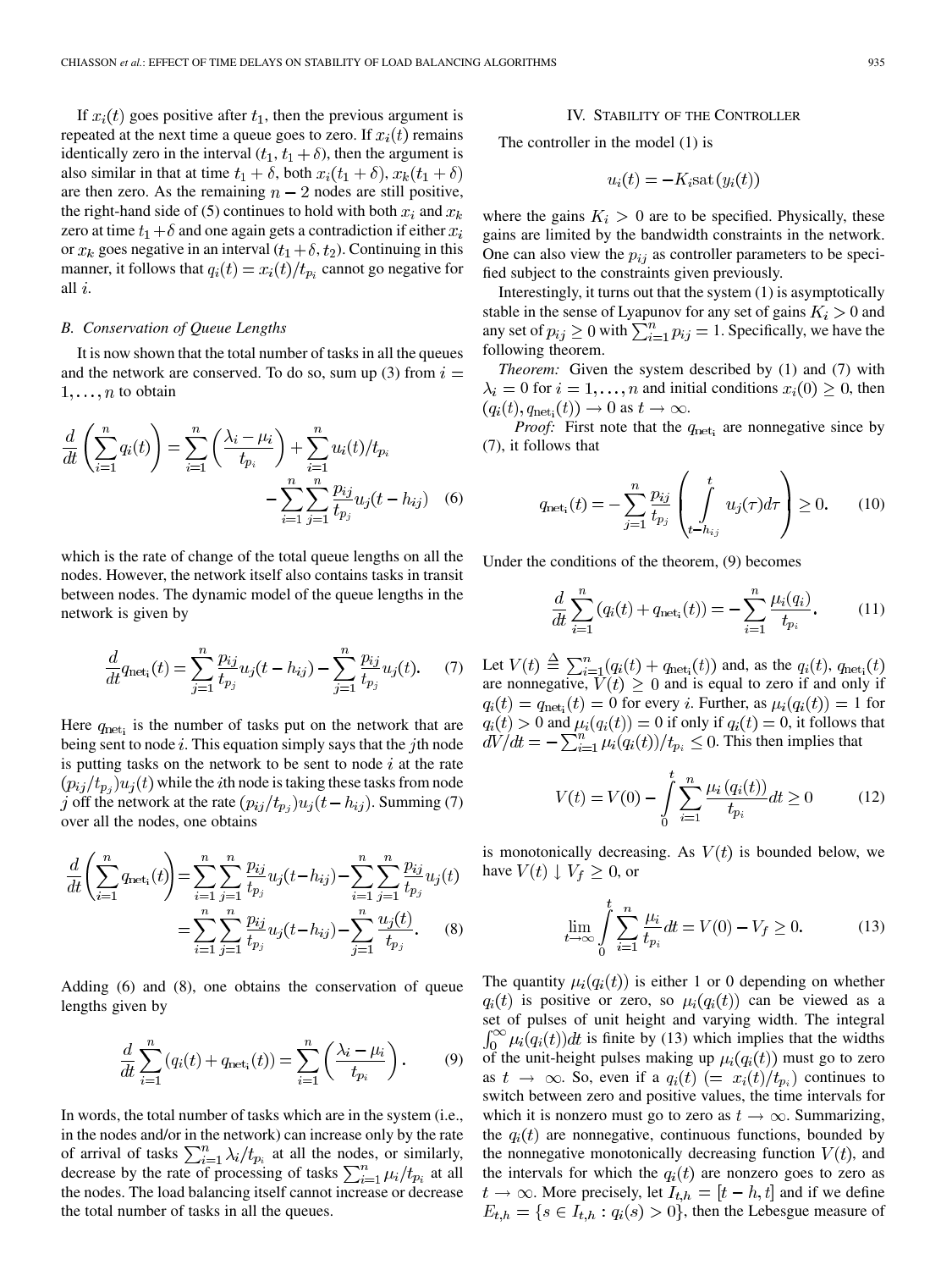$E_{t,h}$ , denoted by  $m(E_{t,h})$ , converges to 0 as  $t\to\infty$  for every h. Further, as  $u_i(t) \leq 0$  is always true and

$$
u_i(t) = -K_i \operatorname{sat}\left(x_i(t) - \frac{\sum_{j=1}^n x_j(t - \tau_{ij})}{n}\right)
$$

$$
= -K_i \operatorname{sat}\left(t_{p_i} q_i(t) - \frac{\sum_{j=1}^n \left(\frac{t_{p_i}}{t_{p_j}}\right) q_j(t - \tau_{ij})}{n}\right)
$$

it follows that the time intervals for which the *bounded* functions  $u_i(t)$  are nonzero must go to zero as  $t \to \infty$ . This follows from the observation that  $u_i(t) < 0$  necessarily implies  $q_i(t) > 0$ . Thus, the integral in (10) can be upper bounded by  $\int_{[t-h_{ij},t]\cap E_{t,h_{ij}}}[K_i|y_{\max}d\tau] = [K_i|y_{\max}m(E_{t,h_{ij}})]$  (recall that  $E_{t,h} \subset I_{t,h}$ , which converges to zero as  $t \to \infty$ . Consequently, by (10),  $q_{\text{net}}(t) \rightarrow 0$  as  $t \rightarrow \infty$ .

We now show that the monotonically decreasing function  $V(t)$  must go to zero, that is,  $\lim_{t\to\infty} V(t) = V_f = 0$ . Suppose not, so that  $V_f > 0$ . As  $q_{\text{neti}}(t) \rightarrow 0$ , choose  $t_1$  large enough so that  $0 \leq \sum_{i=1}^n q_{\text{net}_i}(t) < \epsilon V_f$  for  $t > t_1$  where  $0 < \epsilon < 1$ . Since

$$
V(t) = \sum_{i=1}^{n} (q_i(t) + q_{\text{net}_i}(t)) \ge V_f \text{ for all } t
$$

we have

$$
\sum_{i=1}^{n} q_i(t) \ge (1 - \epsilon)V_f > 0 \text{ for } t > t_1.
$$

For every  $t > t_1$ , there exists at least one i (which depends on t) for which  $q_i(t) > 0$ . Therefore,  $\sum_{i=1}^n \mu_i(q_i(t))/t_{p_i} dt \ge$  $\min\{1/t_{p_i}\}\$ for all  $t > t_1$ . By (11), we then have

$$
V(t) = V(t_1) - \int_{t_1}^{t} \sum_{i=1}^{n} \frac{\mu_i (q_i(t))}{t_{p_i}} dt \le V(t_1) - \int_{t_1}^{t} \min\left\{\frac{1}{t_{p_i}}\right\} dt.
$$
\n(14)

As the right side of (14) eventually becomes negative, we have a contradiction and therefore  $V_f = 0$ . As it has already been shown that  $q_{\text{net}_i} \rightarrow 0$  for all  $i, V(t) \rightarrow 0$  then implies that  $q_i(t) \rightarrow 0$  for all i. This completes the proof of the theorem.

#### V. SIMULATION RESULTS

Experimental procedures to determine the delay values are given in [[15\]](#page-11-0) and summarized in [[16](#page-11-0)]. These give representative values for a Fast Ethernet network with three nodes of  $\tau_{ij} = \tau$ 200  $\mu$ s for  $i \neq j$ ,  $\tau_{ii} = 0$ , and  $h_{ij} = 2\tau = 400 \mu$ s for  $i \neq j$ ,  $h_{ii} = 0$ . The initial conditions were  $x_1(0) = 0.6, x_2(0) = 0.4$ and  $x_3(0) = 0.2$ . The inputs were set as  $\lambda_1 = 3\mu_1$ ,  $\lambda_2 = 0$ ,  $\lambda_3 = 0, \mu_1 = \mu_2 = \mu_3 = 1$ . The  $t_{p_i}$ 's were taken to be equal to 10  $\mu$ s.

In this set of simulations, the model (1) is used. Figs. 2 and 3 show the responses with the gains set as  $K_1 = K_2 = K_3 =$  $K = 1000$  and as  $K_1 = 6667, K_2 = 4167, K_3 = 5000,$ respectively.

#### VI. EXPERIMENTAL RESULTS

A parallel machine has been built to implement an experimental facility for evaluation of load balancing strategies and



Fig. 2. Constant  $p_{ij}$  nonlinear output responses with  $K = 1000$ .



Fig. 3. Nonlinear simulation with constant  $p_{ij}$  and  $K1 = 6666.7$ ;  $K2 =$  $4166.7; K3 = 5000.$ 

parallel databases. A root node communicates with  $k$  groups of computer networks. Each of these groups is composed of  $n$  nodes (hosts) holding identical copies of a portion of the database. Any pair of groups correspond to different databases, which are not necessarily disjoint. A specific record (or DNA profile in our specific case) is in general stored in two groups for redundancy to protect against failure of a node. Within each node, there are either one or two processors. In the experimental facility, the dual processor machines use 1.4 GHz Athlon MP processors, and the single processor machines use 1.3 GHz Athlon processors. All run the Linux operating system. Our interest here is in the load balancing in any one group of  $n$ nodes.

The database is implemented as a set of queues with associated search engine threads, typically assigned one per node of the parallel machine. The search requests are created not only by the database clients; the search process also creates search requests as the index tree is descended by any search thread. This creates the opportunity for parallelism; search requests that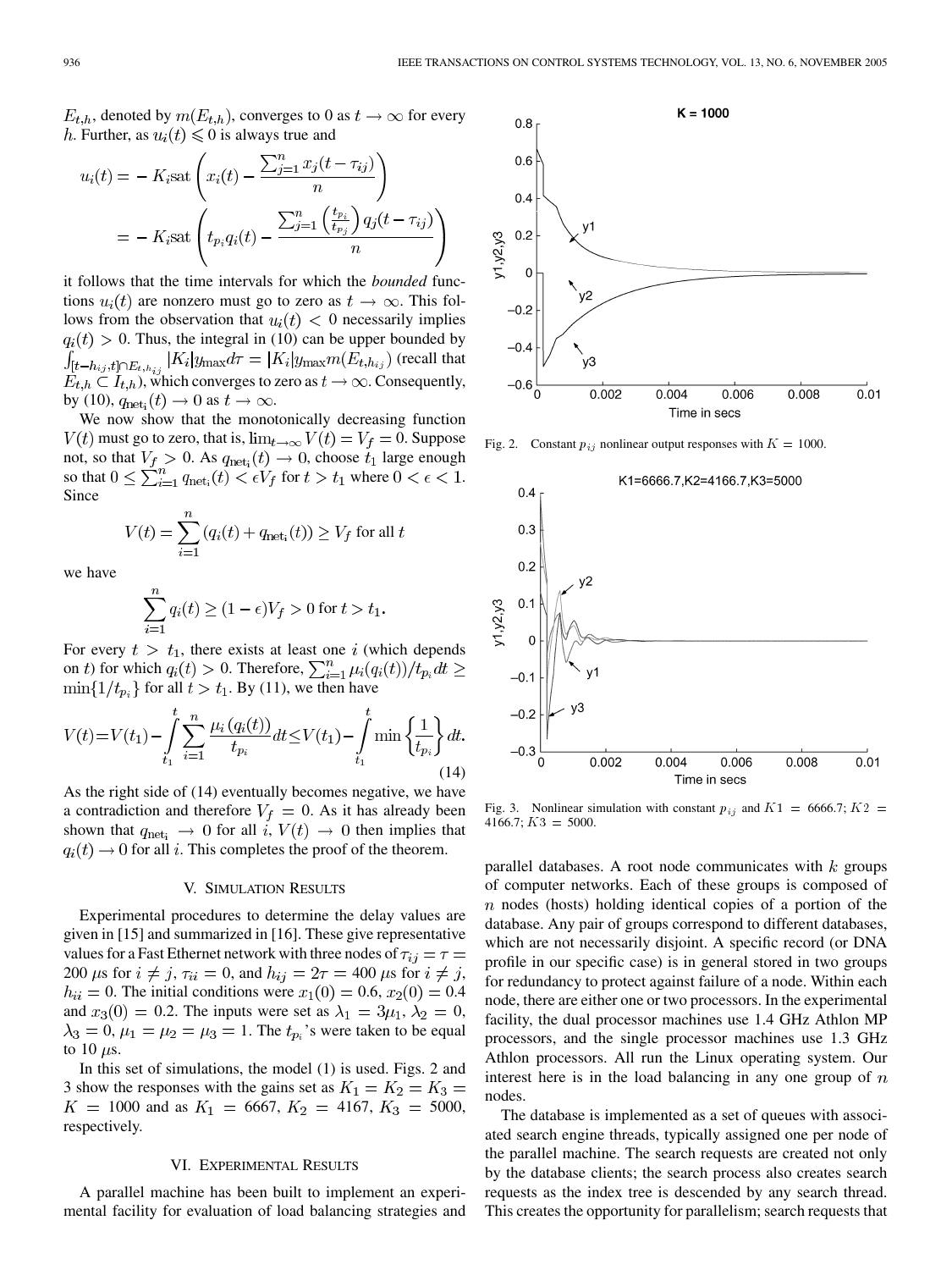await processing may be placed in any queue associated with a search engine, and the contents of these queues may be moved arbitrarily among the processing nodes of a group to achieve a balance of the load.

An important point is that the actual delays experienced by the network traffic in the parallel machine are *random*. Work has been performed to characterize the bandwidth and delay on unloaded and loaded network switches, in order to identify the delay parameters of the analytic models and is reported in [[15\]](#page-11-0) and [\[16](#page-11-0)]. The value  $\tau = 200 \mu s$  used for simulations represents an average value for the delay and was found using the procedure described in [\[16](#page-11-0)]. The interest here is to compare the experimental data with that from the three models previously developed.

To explain the connection between the control gain  $K_i$  and the actual implementation, recall that the waiting time is related to the number of tasks by  $x_i(t) = q_i(t)t_{p_i}$  where  $t_{p_i}$  is the average time to carry out a task. The continuous time control law is

$$
u_i(t) = -K_i \text{sat} \left( y_i(t) \right)
$$

where  $u_i(t)$  is the rate of decrease of waiting time  $x_i(t)$  per unit time. Consequently, the gain  $K_i$  represents the rate of reduction of waiting time per second in the continuous time model. Also,  $y_i(t) = (q_i(t) - n^{-1} \sum_{j=1}^n q_j(t - \tau_{ij})) t_{p_i} = r_i(t) t_{p_i}$ , where  $r_i(t)$  is simply the number of tasks above the estimated (local) average number of tasks and, as the interest here is the case  $y_i(t) > 0$ , consider  $u_i(t) = -K_i y_i(t)$ . The implementation must execute the load balancing control law repetitively with a (possibly random) time interval between balancing actions. With  $\Delta t$  the time interval between successive executions of the load balancing algorithm, a discrete time control law is defined that removes a fraction of the queue  $K_z r_i(t)$  (0 <  $K_z < 1$ ) in the time  $\Delta t$ . The rate of reduction of *waiting time* is  $-K_z r_i(t) t_{p_i}/\Delta t = -K_z y_i(t)/\Delta t$  so that an equivalent continuous time control law, given the discrete time gain  $K_z$  and control interval  $\Delta t$ , is

$$
u(t) = -\frac{K_z y_i(t)}{\Delta t} \Longrightarrow K_i = \frac{K_z}{\Delta t}.
$$
 (15)

This shows that the gain  $K_i$  is related to the actual implementation by how fast the load balancing can be carried out and how much (fraction) of the load is transferred. In the experimental work reported here,  $\Delta t$  actually varies each time the load is balanced. As a consequence, the value of  $\Delta t$  used in (15) is an average value for that run. The average time  $t_{p_i}$  to process a task is the same on all nodes used for the experiments (identical processors) and is equal 10  $\mu$ s, while the time it takes to ready a load for transfer is about 5  $\mu$ s. The initial conditions were taken as  $q_1(0) = 6000$ ,  $q_2(0) = 4000$ ,  $q_3(0) = 2000$  (corresponding to  $x_1(0) = q_1(0)t_{pi} = 0.06$ ,  $x_2(0) = 0.04$ ,  $x_3(0) = 0.02$ ). All of the experimental responses were carried out with constant  $p_{ij} = 1/2$  for  $i \neq j$ .

Fig. 4 is a plot of the responses  $r_i(t) = q_i(t) - (\sum_{j=1}^n q_j(t (\tau_{ij})/n$  for  $i = 1,2,3$  (recall that  $y_i(t) = r_i(t)t_{p_i}$ ). The (average) value of the gains were  $(K_z = 0.5) K_1 = 0.5/75 \mu s =$ 6667,  $K_2 = 0.5/120 \mu s = 4167$ ,  $K_3 = 0.5/100 \mu s =$ 5000. This figure compares favorably with Fig. 3 except for the time scale being off; that is, the experimental responses are

Fig. 4. Experimental response of the load balancing algorithm. The average value of the gains are  $(K_z = 0.5) K_1 = 6667, K_2 = 4167, K_3 = 5000$  with constant  $p_{ij}$ .

7000

6000

5000

Comparison of local tracking responses on node01 - node03

node01  $node02$  ------

 $node03$ 



Fig. 5. Experimental response of the load balancing algorithm. The average value of the gains are  $(K_z = 0.3) K_1 = 2400, K_2 = 7273, K_3 = 2500$  with constant  $p_{i,i}$ .

slower. The explanation for this is that the discrete load balancing implementation is *not* accurately modeled in the continuous time simulations, only its average effect is represented in the gains  $K_i$ . That is, the continuous time model does not stop processing jobs (at the average rate  $t_{p_i}$ ) while it is transferring tasks to do the load balancing. Fig. 5 shows the plots of the response for the (average) value of the gains given by  $(K_z = 0.3)$  $K_1 = 0.3/125 \ \mu s = 2400, \ K_2 = 0.3/110 \ \mu s = 7273,$  $K_3 = 0.3/120 \ \mu s = 2500.$ 

Fig. 6 shows the plots of the response for the (average) value of the gains given by  $(K_z = 0.2) K_1 = 0.2/125 \mu s = 1600$ ,  $K_2 = 0.2/80 \,\mu s = 2500, K_3 = 0.2/70 \,\mu s = 2857$ . The initial conditions were  $q_1(0) = 6000$ ,  $q_2(0) = 4000$ ,  $q_3(0) = 2000$  $(x_1(0) = q_1(0)t_{pi} = 0.06, x_2(0) = 0.04, x_3(0) = 0.02$ .

Fig. 7 summarizes the data from several experimental runs of the type shown in Figs. 4–6. For  $K_z = 0.1, 0.2, 0.3, 0.4, 0.5$ , ten runs were made and the settling time (time to load balance) were determined. These are marked as small horizontal ticks on Fig. 7. (For all such runs, the initial queues were the same and equal to  $q_1(0) = 600$ ,  $q_2(0) = 400$ ,  $q_3(0) = 200$ . For

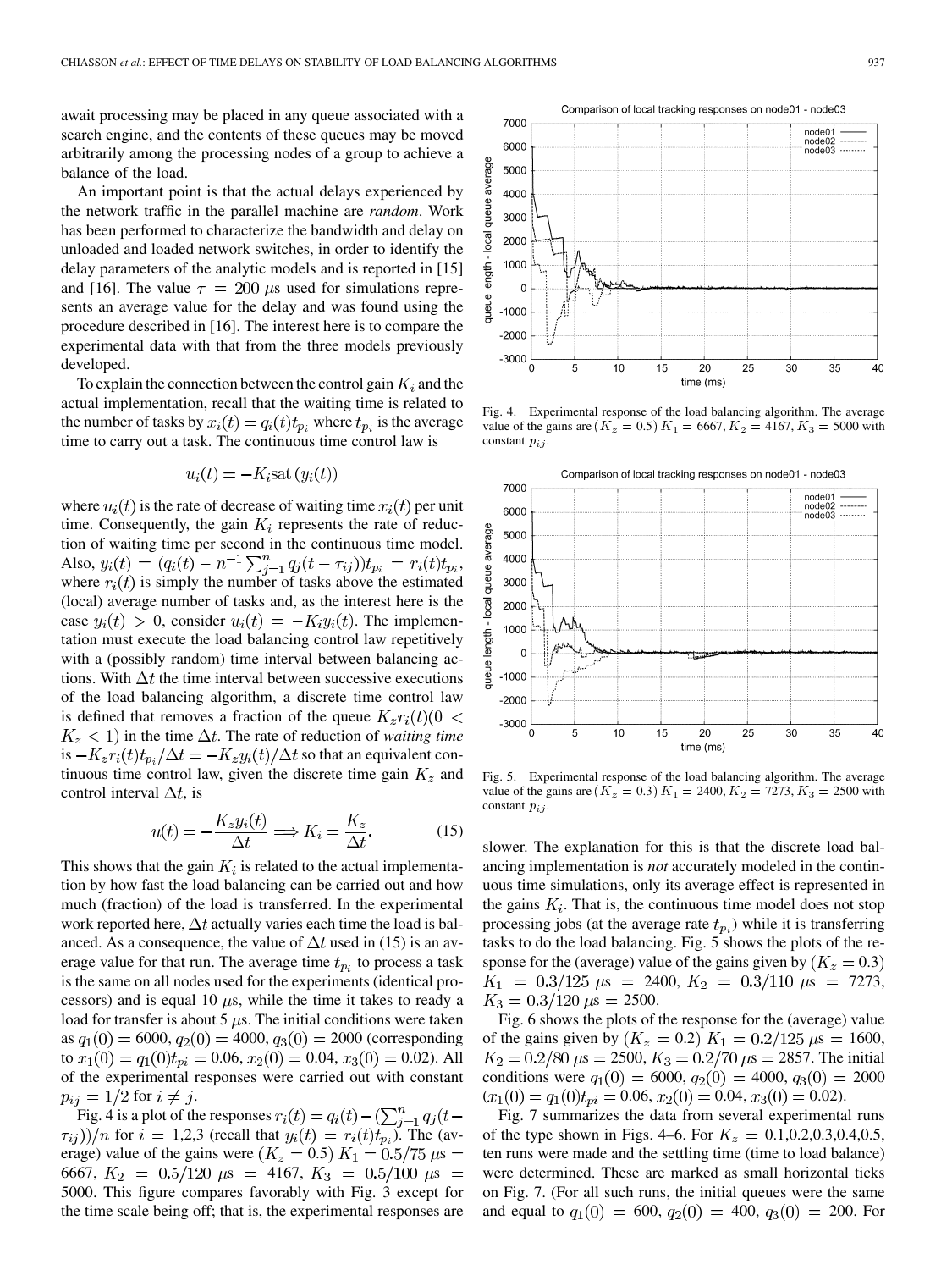

Fig. 6. Experimental response of the load balancing algorithm. The average value of the gains are  $(K_z = 0.2) K_1 = 1600, K_2 = 2500, K_3 = 2857$  with constant  $p_{ij}$ .



Fig. 7. Summary of the load balance time as a function of the feedback gain  $K_z$ .

each value of  $K_z$ , the average settling time for these ten runs was computed and is marked as a dot on given on Fig. 7. For values of  $K_z = 0.6$  and higher (with increments of 0.1 in  $K_z$ ), consistent results could not be obtained. In many cases, ringing extended throughout the experiment's time interval (200 ms).

For example, Fig. 8 shows the plots of the queue length less the local queue average for an experimental run with  $K_z =$ 0.6 where the settling time is approximately 7 ms. In contrast, Fig. 9 shows the experimental results under the same conditions where persistent ringing regenerates for 40 ms. It was found the response was so oscillatory that a settling time was not possible to determine accurately. However, Fig. 7 shows that one desires to choose the gain to be close to 0.5 to achieve a faster response time without breaking into oscillatory behavior.

### VII. EXPERIMENTS OVER PLANETLAB

A geographically distributed system was developed to validate the theoretical work for large delays and to assess different



Comparison of local tracking responses on node01 - node03

Fig. 8.  $K_z = 0.6$ —settling time is approximately 7 ms.



Comparison of local tracking responses on node01 - node03

Fig. 9.  $K_z = 0.6$  These are the same conditions as Fig. 8, but now the ringing persists.

load balancing policies in a real environment. The system consists of several nodes running the same code. The nodes are part of PlanetLab, a planetary-scale network involving more than 350 nodes positioned around the globe and connected via the Internet (www.planetlab.org). The application used to illustrate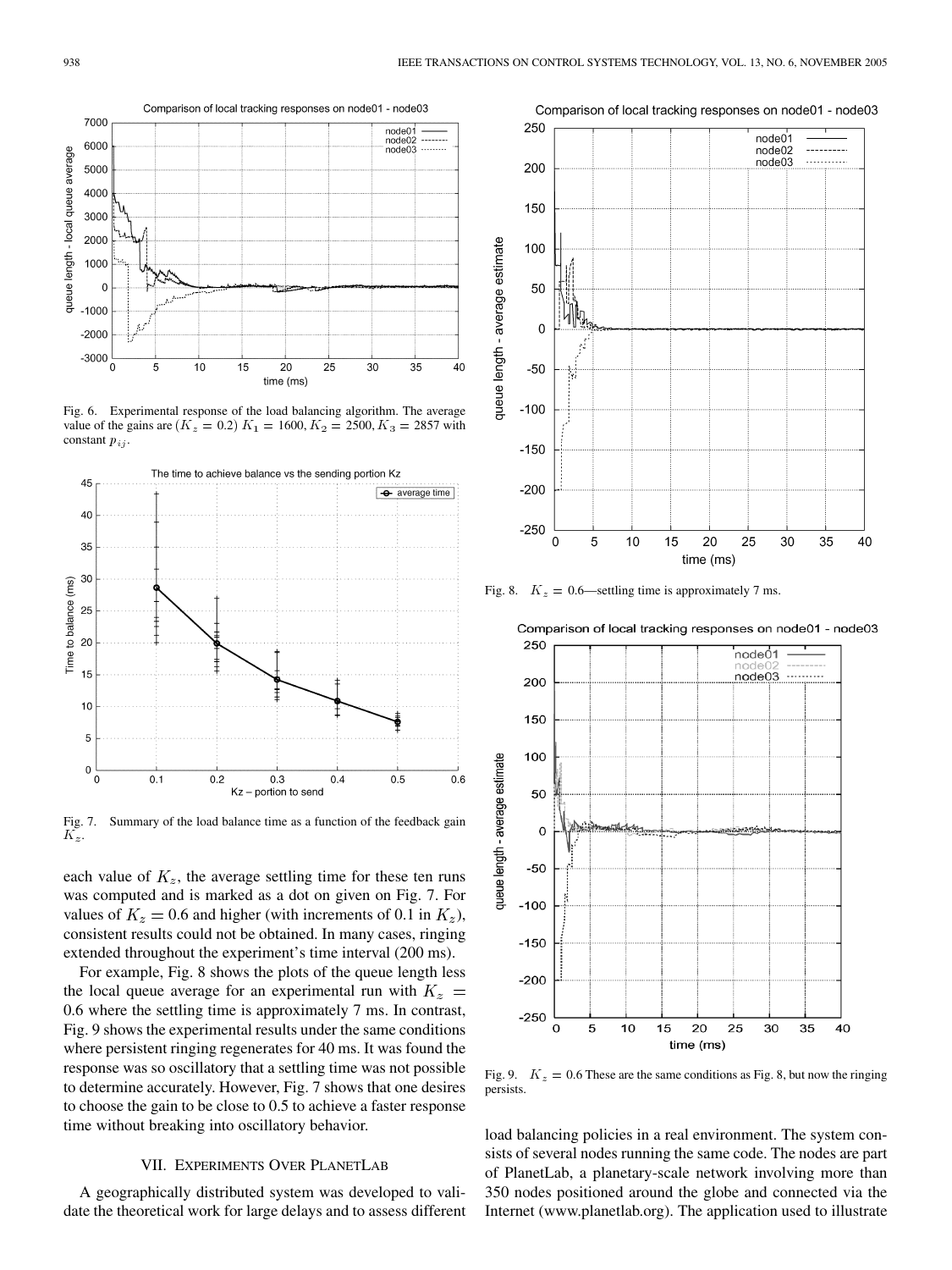|                                                      | node 1                              | node 2             | node 3                 |
|------------------------------------------------------|-------------------------------------|--------------------|------------------------|
| Location                                             | University of<br>New Mexico<br>(US) | Taipei -<br>Taiwan | Frankfurt -<br>Germany |
| Initial<br><b>Distribution</b>                       | 6000 tasks                          | 4000 tasks         | 2000 tasks             |
| Average Task Processing Time $t_{pi}$                | $10.2$ ms                           |                    |                        |
| Standard Deviation for $t_{ni}$                      | $2.5$ ms                            |                    |                        |
| Interval between load balancing instances $\Delta t$ | 150 ms                              |                    |                        |
| Interval between 2 comm. transmissions               | $50 \text{ ms}$                     |                    |                        |

Fig. 10. Parameters and settings of the experiment.

|             | Roundtrip<br>delay $\tau_{ii}$ | Data<br>transmisison rate one Task | Average<br>Transmission of |
|-------------|--------------------------------|------------------------------------|----------------------------|
| $ln 1 - n2$ | 215 ms                         | 1.34 KB/s                          | 14 ms                      |
| $n1 - n3$   | $200 \text{ ms}$               | 1.42 KB/s                          | 16 ms                      |
| $n2 - n3$   | ms                             | $.03$ KB/s                         | 20 ms                      |

Fig. 11. Average network delays and transmission rates.



Fig. 12. Experimental response of the load balancing algorithm under large delays. Gain  $K_z = 0.3$  and  $p_{ij} = 0.5$ .

the load balancing process was matrix multiplication, where one task is defined as the multiplication of one row by a static matrix duplicated on all nodes (3 nodes in our experiment). The number of elements in each row were generated randomly from a specified range, which made the execution time of a task variable. The network protocol UDP was used to exchange queue size information among the nodes, and TCP (connection-based) was used to transfer task data from one machine to another.

To match the experimental settings of the previous sections, 3 nodes were used; node1 at the University of New Mexico, node2 in Taipei, Taiwan and node3 in Frankfurt, Germany. The  $p_{ij}$  were set to 1/2 for  $i \neq j$ . The initial parameters and settings for the experiment are summarized in the Table given in Fig. 10.

Throughout the experiments, network statistics related to transmission rates and delays were collected. The averages of these statistics are shown in the Table given in Fig. 11. Large delays were observed in the network due to the dispersed geographical location of the nodes. Moreover, the transmission rates detected between the nodes were very low mainly because the amount of data exchanged (in bytes) is small. Indeed, the average size of data needed to transmit a single task was 20 bytes, which caused variability in the observed transmission



Fig. 13. Experimental response of the load balancing algorithm under large delays. Gain  $K_z = 0.5$  and  $p_{ij} = 0.5$ .



Fig. 14. Summary of the load balancing time as function of the gain  $K_z$ .



Fig. 15. Experimental response of the load balancing algorithm under large delays. Gain  $K_z = 0.8$  and  $p_{ij} = 0.5$ .

rates due to the large communication delays and their variation. In order to observe the behavior of the system under various gains, several experiments were conducted for different gain values  $K_z$  ranging from 0.1 to 1.0. Fig. 12 is a plot of the responses  $r_i(t)$  corresponding to each node i where the gain  $K<sub>z</sub>$  was set to 0.3. Similarly, Fig. 13 shows the system response for gain  $K_z$  equal to 0.5. Fig. 14 summarizes several runs corresponding to different gain values. For each  $K_z = 0.1$ , 0.2, 0.3, 0.4, 0.5, 0.6, 0.7, ten runs were made, and the settling times (time to load balance) were determined. For gain values higher than 0.8, consistent results could not be obtained. For instance, in most of the runs no settling time could be achieved.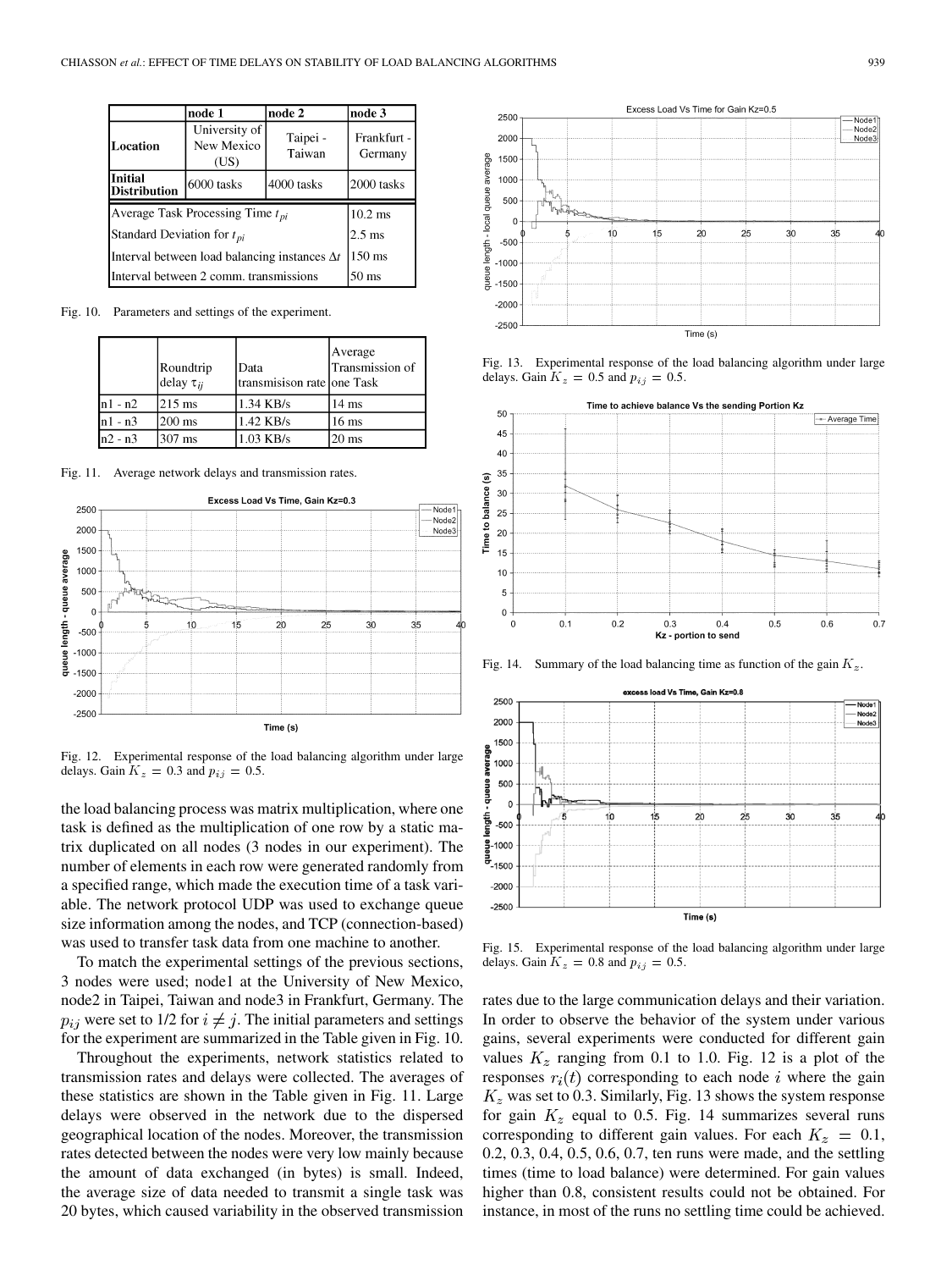

Fig. 16. Experimental response of the load balancing algorithm under large delays. Gain  $K_z = 0.4$  and  $p_{ij} = 0.5$ .



Fig. 17. Experimental response of the load balancing algorithm under large delays. Gain  $K_z = 0.8$  and  $p_{ij} = 0.5$ .

However, when the observed network delays were stable, the system response was steady and converged quickly to a balanced state when  $K_z$  was equal to 0.8 (Fig. 15). As previously mentioned, this scenario was not frequently seen. The system behaviors in these experiments do not exactly match, and the results obtained in the previous sections. This is due to the difference in network topology and delays (and very likely due to the random nature of the delay [\[17](#page-11-0)], [\[18\]](#page-11-0)). For instance, the ratio between the average delay and the task process time is 20 (200  $\mu s/10 \mu s$ ) for the local area network (LAN) setting and 12 (120 ms/10 ms) for the distributed setting. This fact is one of the reasons ringing is observed earlier (for  $K_z = 0.6$ ) in the LAN experiment whereas under PlanetLab the ringing responses were observed starting at  $K_z = 0.8$ . Interestingly, we have previously observed a similar behavior, using a Monte Carlo simulation of a 3-node distributed system with *random* delays in [\[17](#page-11-0)] as well as experiments on a wireless LAN in [[18\]](#page-11-0).

The previous experiments have been conducted under normal network conditions stated in the Table given in Fig. 11. However, another set of experiments were carried out where the network condition worsens and larger delays were observed. In particular, the data transmission rate between node 2 (Taiwan) and node 3 (Germany) dropped from 1.03 KB/s to 407 KB/s. Figs. 16 and 17 show the system responses for gains  $K_z = 0.4$ and  $K_z = 0.8$ , respectively. These experiments clearly show the negative effect of the delay on the stability of the system.



Fig. 18. Experimental response of the load balancing algorithm under large variance in the tasks processing time. Gain  $K_z = 0.3$  and  $p_{ij} = 0.5$ .



Fig. 19. Experimental response of the load balancing algorithm under large variance in the tasks processing time. Gain  $K_z = 0.8$  and  $p_{ij} = 0.5$ .

Nevertheless, we see that with a low gain  $(K_z = 0.4)$ , the settling time is approximately 22 ms. On the other hand, when the gain was set to 0.8, the system did not reach an equilibrium as shown by the nodes' responses  $r_i(t)$  in Fig. 17. At this point, only the effect of delay on the stability of the system was tested. In order to study the effect of the variability of the task processing time on system behavior, the matrix multiplication application was adjusted in a way to obtain the following results; the average task processing time was kept at 10.2 ms, but the standard deviation became 7.15 ms instead of 2.5 ms. Figs. 18 and 19 show the respective system responses for gains  $K_z = 0.3$ and  $K_z = 0.8$ . Comparing Figs. 12 and 18, we can see that in the latter case, some ringing persists and the system response did not completely settle out. On the other hand, setting the gain  $K_z$ to 0.8 led the system to accommodate the variances in the task processing time.

The experiments presented in this section support the ones reported in the previous section where a local area network was used. In particular, high gains were shown to lead to persistent ringing. Conversely, systems with low gain values lead to slow responses in the load balancing.

#### VIII. SUMMARY AND CONCLUSION

A load balancing algorithm was modeled as a nonlinear timedelay system. The model was shown to be consistent in that the total number of tasks was conserved and the queues were always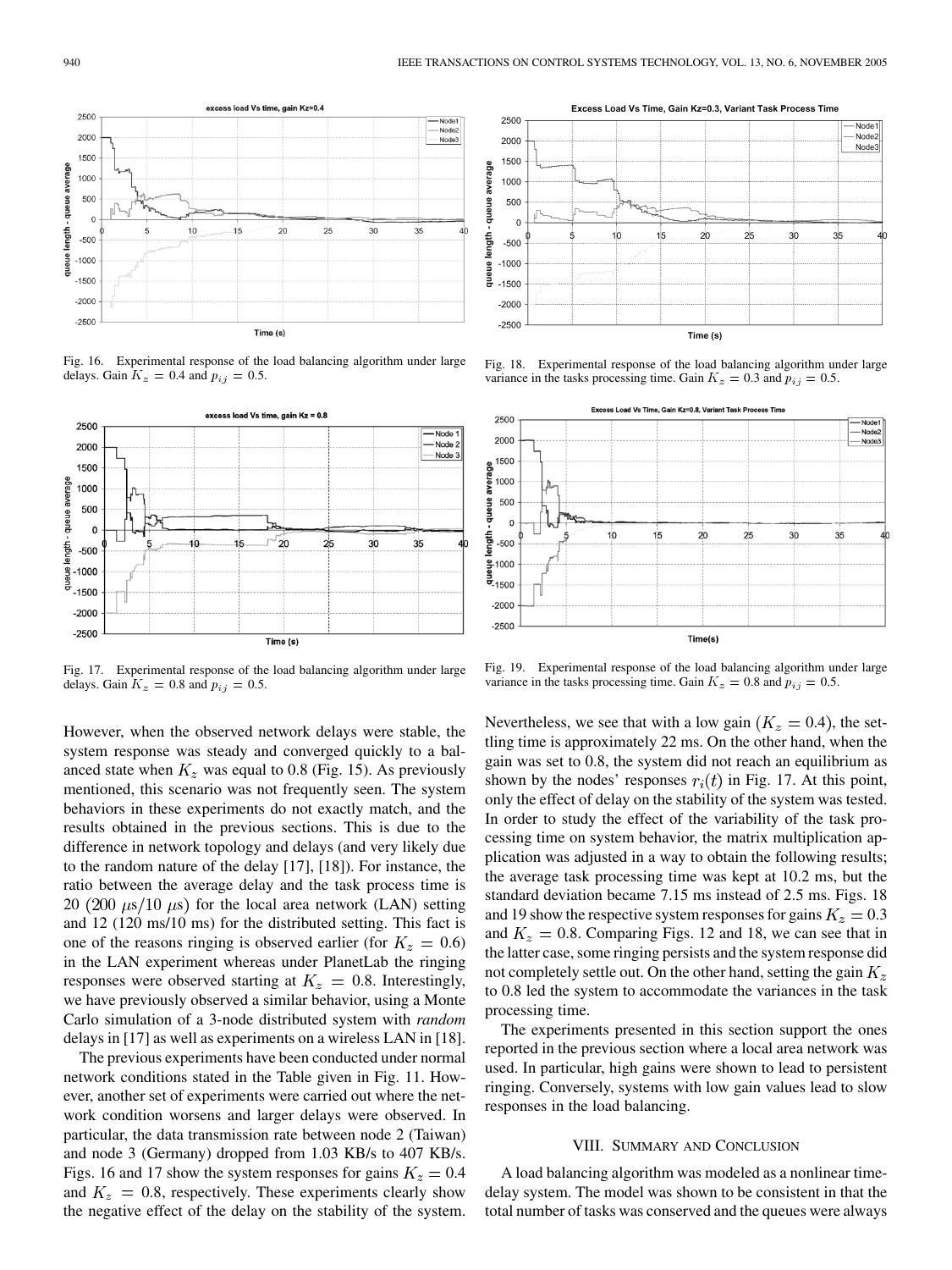<span id="page-11-0"></span>nonnegative. Further, the system was shown to be always stable, but the delays do create a limit on the size of the controller gains in order to ensure performance (fast enough response without oscillatory behavior). Experiments demonstrated a correlation of the continuous time model with the actual implementation. Future work will consider the fact that the load balancing operation involves processor time which is not being used to process tasks. There is a tradeoff between using processor time/network bandwidth and the advantage of distributing the load evenly between the nodes to reduce overall processing time, which has not been fully captured in the present work.

#### **REFERENCES**

- [1] E. Altman and H. Kameda, "Equilibria for multiclass routing in multiagent networks," in *Proc. 40th IEEE Conf. Decision and Control*, Orlando, FL, Dec. 2001, pp. 604–609.
- [2] C. K. Hisao Kameda, J. Li, and Y. Zhang, *Optimal Load Balancing in Distributed Computer Systems*. New York: Springer-Verlag, 1997.
- [3] H. Kameda, I. R. El-Zoghdy Said Fathy, and J. Li, "A performance comparison of dynamic versus static load balancing policies in a mainframe," in *Proc. 39th IEEE Conf. Decision and Control*, Sydney, Australia, Dec. 2000, pp. 1415–1420.
- [4] J. D. Birdwell, R. D. Horn, D. J. Icove, T. W. Wang, P. Yadav, and S. Niezgoda, "A hierarchical database design and search method for CODIS," in *Proc. 10th Int. Symp. Human Identification*, Orlando, FL, Sep. 1999.
- [5] J. D. Birdwell, T. W. Wang, R. D. Horn, P. Yadav, and D. J. Icove, "Method of indexed storage and retrieval of multidimensional information," in *Proc. 10th SIAM Conf. Parallel Processing for Scientific Computation*, Sep. 2000.
- [6] J. D. Birdwell, T.-W. Wang, and M. Rader, "The university of Tennessee's new search engine for CODIS," in *Proc. 6th CODIS Users Conf.*, Arlington, VA, Feb. 2001.
- [7] T. W. Wang, J. D. Birdwell, P. Yadav, D. J. Icove, S. Niezgoda, and S. Jones, "Natural clustering of DNA/STR profiles," in *Proc. 10th Int. Symp. Human Identification*, Orlando, FL, Sep. 1999.
- [8] H. G. Rotithor, "Taxonomy of dynamic task scheduling schemes in distributed computing systems," *Inst. Elect. Eng. Proc. Comput. Dig. Techniques*, vol. 141, no. 1, pp. 1–10, 1994.
- [9] A. Corradi, L. Leonardi, and F. Zambonelli, "Diffusive load-balancing polices for dynamic applications," *IEEE Concurrency*, vol. 22, no. 1, pp. 979–993, Jan.–Feb. 1999.
- [10] M. H. Willebeek-LeMair and A. P. Reeves, "Strategies for dynamic load balancing on highly parallel computers," *IEEE Trans. Parallel Distrib. Syst.*, vol. 4, no. 9, pp. 979–993, Sep. 1993.
- [11] C. T. Abdallah, J. D. Birdwell, J. Chiasson, V. Chupryna, Z. Tang, and T. W. Wang, "Load balancing instabilities due to time delays in parallel computation," in *Proc. 3rd IFAC Conf. Time Delay Systems*, Sante Fe, NM, Dec. 2001, pp. 198–202.
- [12] J. D. Birdwell, J. Chiasson, Z. Tang, C. T. Abdallah, M. Hayat, and T. Wang, "Dynamic time delay models for load balancing part I: deterministic models," in *Proc. CNRS-NSF Workshop: Advances in Control of Time-Delay Systems*, Paris, France, Jan. 2003, pp. 355–370.
- [13] J. D. Birdwell, J. Chiasson, Z. Tang, C. T. Abdallah, and M. M. Hayat, "The effect of feedback gains on the performance of a load balancing network with time delays," in *Proc. IFAC Workshop on Time-Delay Systems (TDS'03)*, Rocquencourt, France, Sep. 2003, pp. 371–385.
- [14] J. D. Birdwell, J. Chiasson, C. T. Abdallah, Z. Tang, N. Alluri, and T. Wang, "The effect of time delays in the stability of load balancing algorithms for parallel computations," in *Proc. 42nd IEEE Conf. Decision and Control*, Maui, Hi, Dec. 2003, pp. 582–587.
- [15] P. Dasgupta, "Performance evaluation of fast ethernet, ATM and myrinet under PVM," MS thesis, Univ. Tennessee, Knoxville, 2001.
- [16] P. Dasgupta, J. D. Birdwell, and T. W. Wang, "Timing and congestion studies under PVM," in *Proc. 10th SIAM Conf. Parallel Processing for Scientific Computation*, Portsmouth, VA, Mar. 2001.
- [17] S. Dhakal, B. Paskaleva, M. Hayat, E. Schamiloglu, and C. Abdallah, "Dynamical discrete-time load balancing in distributed systems in the presence of time delays," in *Proc. IEEE Conf. Decision Control*, Maui, HI, Dec. 2003, pp. 5128–5134.

[18] J. Ghanem, S. Dhakal, M. M. Hayat, H. Jerez, C. T. Abdallah, and J. Chiasson, "On load balancing in distributed systems with large time delays: theory and experiments," in *Proc. IEEE Mediterranean Control Conf. (MED'04)*, Kusadasi, Turkey, Jun. 6–9, 2004.



**John Chiasson** (S'81–M'85–SM'03) received the B.S. degree in mathematics from the University of Arizona, Tucson, the M.S. degree in electrical engineering from Washington State University, Pullman, and the Ph.D. degree in controls from the University of Minnesota, Minneapolis.

He has worked in industry at Boeing Aerospace, Control Data, and ABB Daimler-Benz Transportation. Since 1999, has been on the faculty of Electrical and Computer Engineering at the University of Tennessee, Knoxville.



**Zhong Tang** (S'99–M'05) received the B.S. and M.S. degrees in automatic control engineering from Huazhong University of Science and Technology, Wuhan, China, in 1994 and 1997, respectively, and the Ph.D. degree in electrical engineering from the University of Tennessee, Knoxville, in 2005.

His research interests include control systems, parallel databases, and distributed computing.



**Jean Ghanem** received the B.S. degree in computer and communication engineering from the American University of Beirut and the M.S. degree in computer engineering from the University of New Mexico, Albuquerque.

His research focused on the analysis and implementation of load balancing policies in large time delay networks mainly the Internet and wireless network. He has also performed work related to securing 802.11 wireless networks. He has software development experience in network, multithreading,

database and parallel programming. He is currently a solution architect consultant for Verizon Communications.



**Chaouki T. Abdallah** (M'81–SM'85) received the M.S. and Ph.D. degrees in electrical engineering from the Georgia Institute of Technology, Atlanta, in 1982 and 1988, respectively.

He is currently a Professor, Associate Chair, and the Director of the Graduate Program in the Electrical and Computer Engineering Department, University of New Mexico, Albuquerque. He conducts research and teaches courses in the general area of systems theory with focus on control and communications systems. His research has been

funded by national funding agencies (NSF, AFOSR, NRL), national laboratories (SNL, LANL), and by various companies (Boeing, HP). He has also been active in designing and implementing various international graduate programs with Latin American and European countries. He was a cofounder in 1990 of the ISTEC consortium, which currently includes more than 150 universities in the US, Spain, and Latin America. He has coauthored four books, and more than 150 peer-reviewed papers.

Dr. Abdallah's IEEE professional service credits include serving as an IEEE CSS BOG Appointed Member (2004–2005), as a member of the IEEE CSS Long Range Planning Committee (2004–2005), and as the Program Chair of the IEEE Conference on Decision and Control, Hawaii, 2003. He will also be serving as the General Chair of CDC'08. He is a recipient of the IEEE Millennium medal.